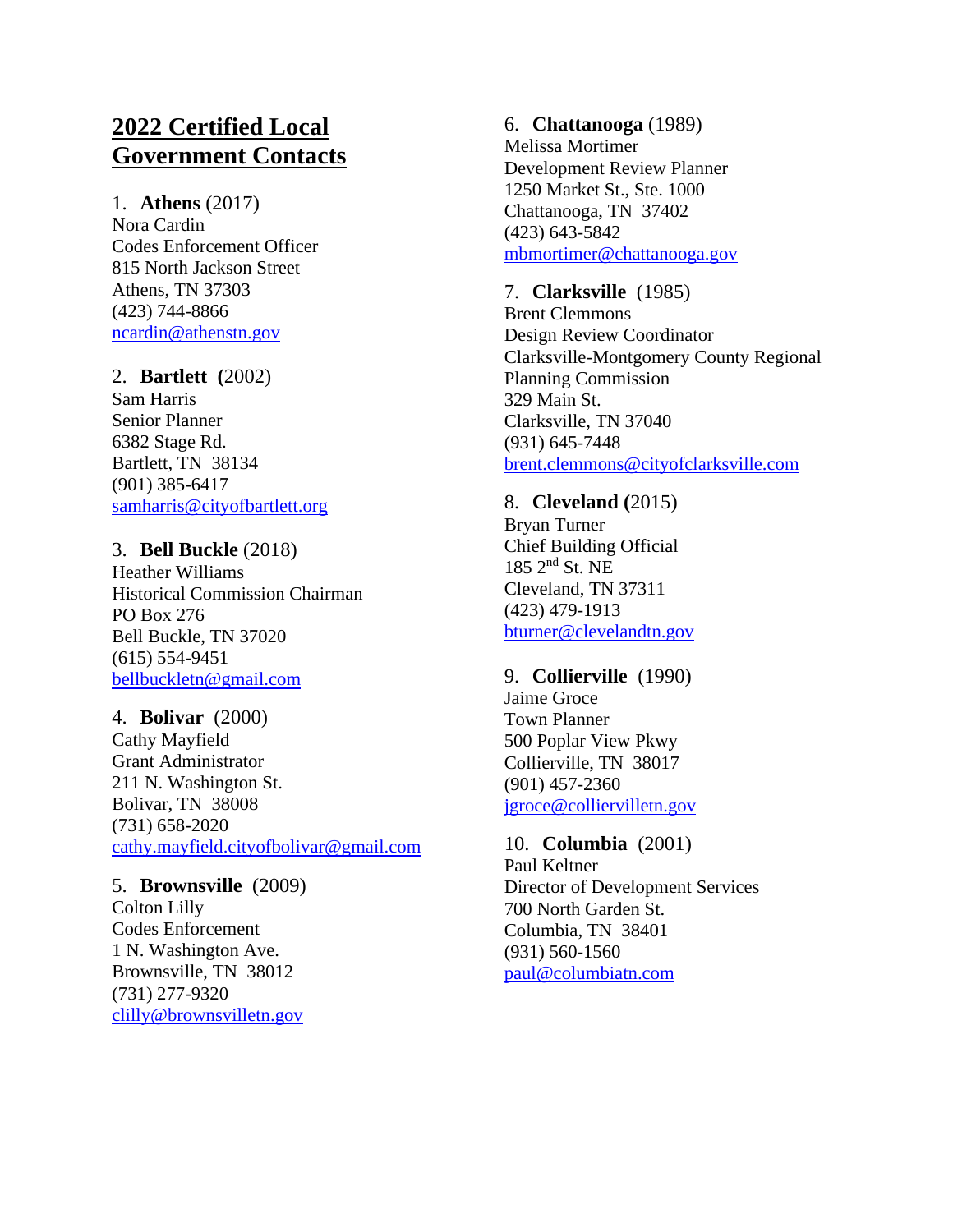# 11. **Cookeville** (2002) Ken Young Senior Planner P. O. Box 998 Cookeville, TN 38503-0998 (931) 520-5275 [kry@cookeville-tn.org](mailto:kry@cookeville-tn.org)

# 12. **Covington** (1985)

Jennifer Nolen Codes Enforcement P. O. Box 768 Covington, TN 38019-0768 (901) 476-7191 [jnolen@covingtontn.com](mailto:lfisher@covingtontn.com)

# 13. **Cumberland Gap** (2021)

Linda Moyers City Recorder P.O. Box 78 Cumberland Gap, TN 37724 (423) 869-869-3860 [cityhall@townofcumberlandgap.com](mailto:cityhall@townofcumberlandgap.com)

# 14. **Dandridge** (2003)

Matt Rudder Assistant Town Administrator P.O. Box 249 Dandridge, TN 37725 (865) 397-7420 [mrudder@dandridgetn.gov](mailto:rdjarnagin@bellsouth.net)

# 15. **Elizabethton** (2019)

Logan Engle Director of Planning & Economic Development 136 South Sycamore Street Elizabethton, TN (423) 542-1502 [lengle@cityofelizabethton.org](mailto:lengle@cityofelizabethton.org)

# 16. **Franklin** (1990)

Amanda Rose Preservation Planner 109 Third Avenue S. Franklin, TN 37064 (615) 550-6737 [amanda.rose@franklintn.gov](mailto:amanda.rose@franklintn.gov)

# 17. **Gainesboro** (1993)

Mayor Lloyd Williams P.O. Box 594 Gainesboro, TN 38562 (931) 268-9315 [townofgainesboro@hotmail.com](mailto:townofgainesboro@hotmail.com)

# 18. **Gallatin** (1993)

Jillian Ogden Planner II 132 W. Main St. Gallatin, TN 37066 (615)-451-5796 [jillian.ogden@gallatin-tn.gov](mailto:kevin.chastine@gallatin-tn.gov)

# 19. **Greeneville** (1985)

Randy Davenport Planning Director 200 N. College St. Greeneville, TN 37745 (423) 639-6199 [rdavenport@greenevilletn.gov](mailto:rdavenport@greenevilletn.gov)

# 20. **Harriman** (1996)

Scott Mason City Manager P.O. Box 433 Harriman, TN 37748 (865) 862-9414 [scott.mason@cityofharriman.net](mailto:scott.mason@cityofharriman.net)

# 21. **Hohenwald** (2004)

Helen Ozier Director of Economic Development 118 W Linden Ave Hohenwald, TN 38462 (931) 628-8148 [h.ozier@hohenwald.com](mailto:tonyturnbow@bellsouth.net)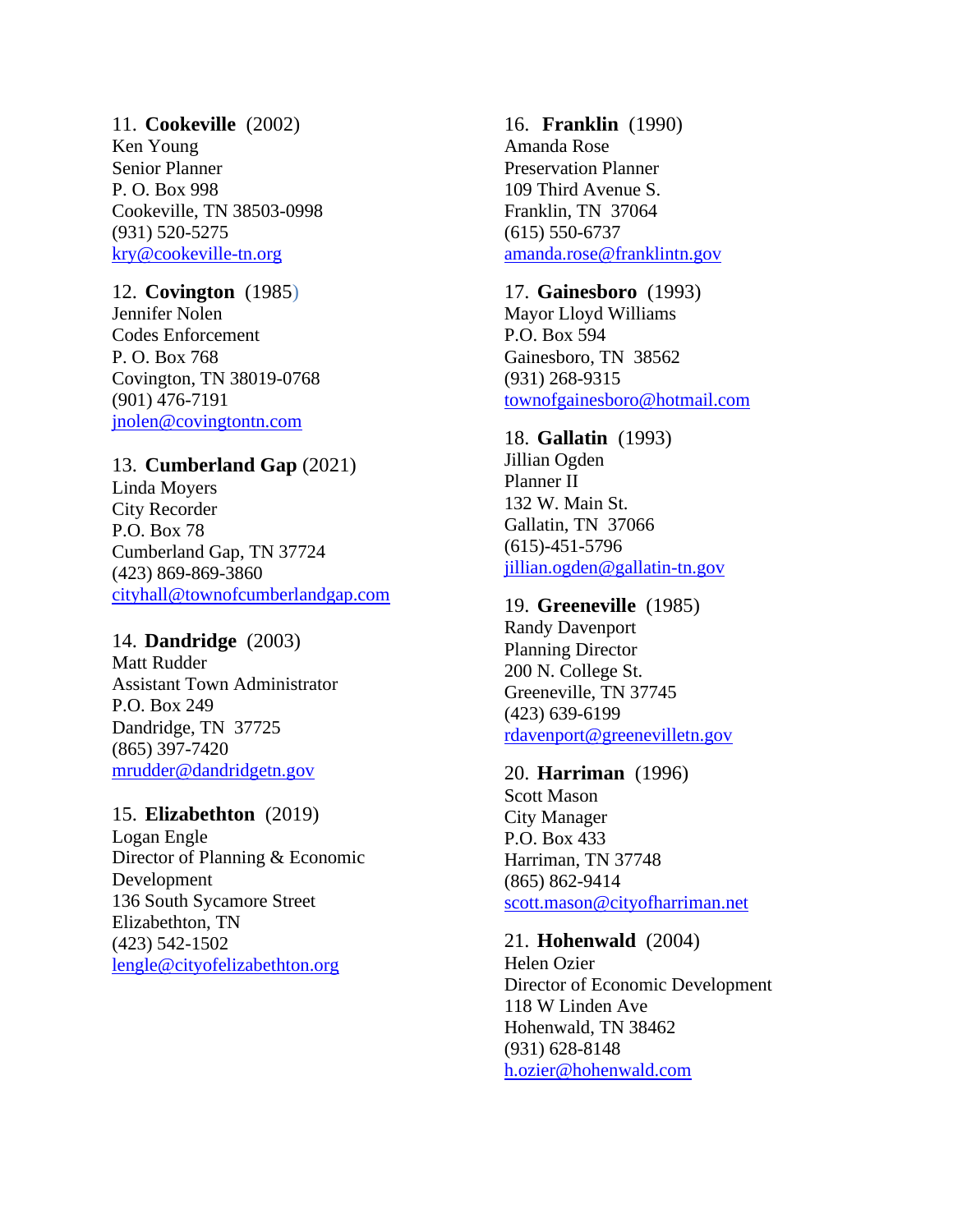22. **Jackson** (1985) Derek Benson Associate Planner 111 E. Main St. Suite 201 Jackson, TN 38301 (731) -425 -8275 [dbenson@cityofjackson.net](mailto:dbenson@cityofjackson.net)

# 23. **Jefferson City** (2015)

Scott Zimmerman Planner P.O. Box 530 Jefferson City, TN 37760 (865) 475 -9071 [szimmerman@jeffcitytn.com](mailto:szimmerman@jeffcitytn.com)

#### 24. **Jellico** (2021)

Jordan Rockwell Planner 216 Corporate Place Alcoa, TN 37702 (865) 273 -6003 [jrockwell@etdd.org](mailto:jrockwell@etdd.org)

# 25. **Johnson City** (1999)

Peyton Voirin Planning Consultant P.O. Box 2150 Johnson City, TN 37605 (423) 434 -6073 [pvoirin@johnsoncitytn.org](mailto:pvoirin@johnsoncitytn.org)

#### 26. **Jonesborough** (1996)

Dr. William Kennedy HZC Chair 115 W. Main St. Jonesborough, TN 37659 (423) 753 -3161 [wekennedymd@gmail.com](mailto:wekennedymd@gmail.com)

Glen Rosenoff Town Administrator (423) 753 -103 0 [grosenoff@jonesboroughtn.org](mailto:grosenoff@jonesboroughtn.org)

#### 27. **Kingsport** (1990)

Nathan Woods Development Planner 201 W. Market St. Kingsport, TN 37660 (423) 224 -2482 [NathanWoods@KingsportTN.gov](mailto:NathanWoods@KingsportTN.gov)

## 28. **Knoxville** (1985)

Lindsay Crockett Preservation Planner 400 Main St. Suite 403 Knoxville, TN 37902 -2476 (865) 215 -3795 [Lindsay.crockett@knoxplanning.org](mailto:Lindsay.crockett@knoxplanning.org)

#### 29. **LaGrange** (2009)

Vickie Thompson Town Recorder P.O. Box 621 LaGrange, TN 38046 (901) 878 -1246 [townoflagrange@comcast.net](mailto:townoflagrange@comcast.net)

#### 30. **Lawrenceburg** (2017) Chris Shaffer

City Administrator 25 Public Square Lawrenceburg, TN 38464 (931) 762 -4495 x101 [cshaffer@lawrenceburgtn.gov](mailto:cshaffer@lawrenceburgtn.gov)

#### 31. **Lebanon** (2017)

Kristy Barhite Planner 1 200 N. Castle Heights Ave Suite 300 Lebanon, TN 37087 (615) 444 -3647 x2321 [Kristy.Barhite@lebanontn.org](mailto:Kristy.Barhite@lebanontn.org)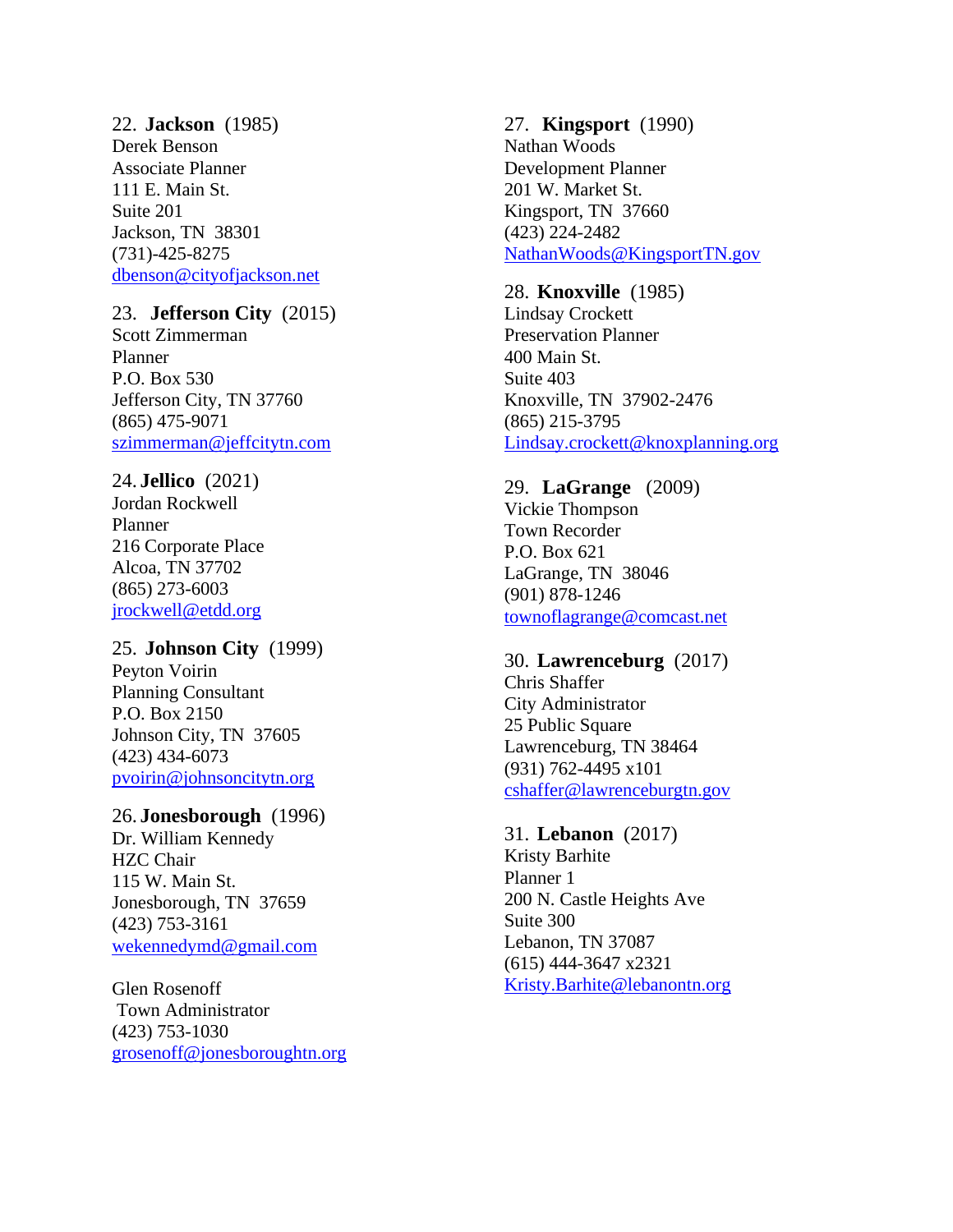# 32. **Lynchburg/Moore County** (2017)

Christine Pyrdom Metro Moore County Codes Enforcer PO Box 206 Lynchburg, TN 37352 (931) 759-7068 [Metromoore.codes@gmail.com](mailto:Metromoore.codes@gmail.com)

# 33. **Madison County** (1997)

Derek Benson Associate Planner 111 E. Main St., Suite 201 Jackson, TN 38301 (731)-425-8275 [dbenson@cityofjackson.net](mailto:jjacobs@cityofjackson.net)

#### 34. **Manchester** (2017)

Jamie Sain Codes Director 200 W. Fort St. Manchester, TN 37355 (931) 723-1464 [jsain@cityofmanchestertn.com](mailto:jsain@cityofmanchestertn.com)

# 35. **Martin** (1991)

Brad Thompson Director of Community Development P.O. Box 290 Martin, TN 38237 (731) 587-3126 c (731) 225-1107 [bthompson@cityofmartin.net](mailto:billystout55@netscape.net)

# 36. **McKenzie** (2012)

Jennifer Waldrup 2470 Cedar St. McKenzie, TN 38201 (731) 352-2292 [jennifer.waldrup@cityofmckenzie.com](mailto:jennifer.waldrup@cityofmckenzie.com)

# 37. **McMinnville** (2005)

Katie Kemezis Community Planner 101 East Main St. McMinnville, TN 37111 (931) 473-1204 [kkemezis@mcminnvilletn.gov](mailto:kkemezis@mcminnvilletn.gov)

### 38. **Memphis** (1985)

Brett Ragsdale, AIA Deputy Administrator Office of Planning and Development 125 N. Main St. Suite 468 Memphis, TN 38103 (901) 636-7147 [Brett.Ragsdale@memphistn.gov](mailto:Brett.Ragsdale@memphistn.gov)

# 39. **Montgomery County** (1985)

Brent Clemmons Design Review Coordinator Clarksville-Montgomery County Regional Planning Commission 329 Main St. Clarksville, TN 37040 (931) 645-7448 [brent.clemmons@cityofclarksville.com](mailto:brent.clemmons@cityofclarksville.com)

# 40. **Mount Pleasant** (2022)

Rodney Howell Director, Building and Planning 100 Public Square Mount Pleasant, TN 38474 (931) 379-7717, ext. #116 [rhowell@mtpleasant-tn.gov](mailto:rhowell@mtpleasant-tn.gov)

#### 41.**Murfreesboro** (2003)

Amelia Kerr Planner City Hall Second Floor 111 W. Vine St. Murfreesboro, TN 37130 (615) 893-6441 [aekerr@murfreesborotn.gov](mailto:aekerr@murfreesborotn.gov)

# 42. **Nashville** (1985)

Robin Zeigler Metro Historic Zoning Administrator 3000 Granny White Pk. Nashville, TN 37204 (615) 862-7970 [robin.zeigler@nashville.gov](mailto:robin.zeigler@nashville.gov)